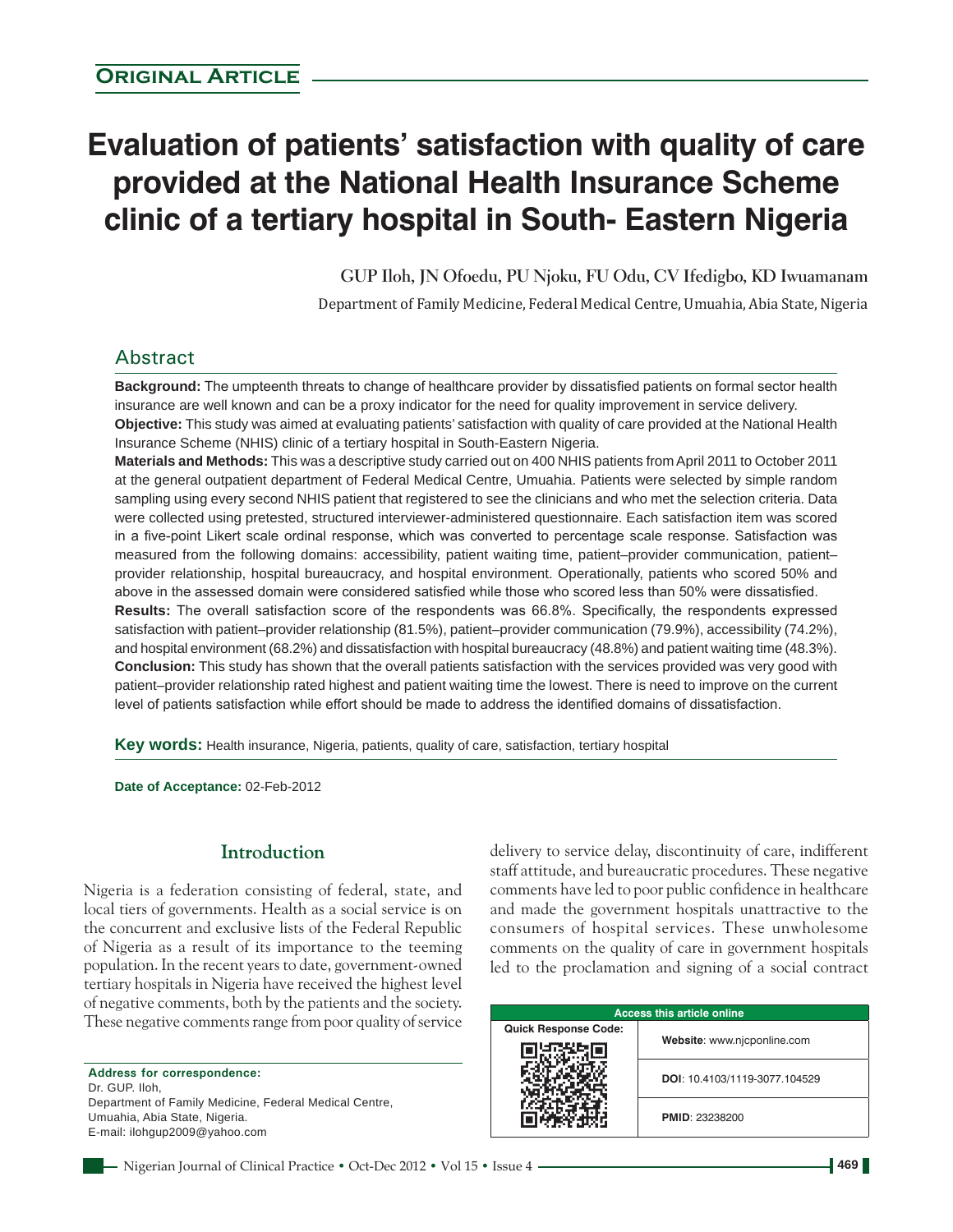with all Nigerians in March 2004, popularly known as the SERVICOM (Service compact with all Nigerians).<sup>[1]</sup> The SERVICOM is predicated on the fact that the ultimate purpose of governance is to serve the citizens and service is well delivered only when the citizens are satisfied.

Access to healthcare in many developing countries has progressively deteriorated resulting in the introduction of health sector reform.<sup>[2]</sup> Accordingly, health insurance is a health social security system that guarantees the provision of needed health services to persons on the payment of token contributions at regular intervals.[3] In Nigeria, National Health Insurance Scheme (NHIS) was formally launched in Abuja on October 15, 1997, with the sole objective of providing health services by insurance arrangement with the hope to achieve an efficient, innovative, and competitive healthcare system aimed towards improving the health status of Nigerians. Participation is optional except for workers in the public and private sectors who will contribute 5% of their basic salary to the scheme while their employers pay 10% for each worker, which entitles a contributor, a spouse, and 4 children to access medical care from any approved service provider.[3]

In Nigeria, with the introduction of NHIS, private involvement in health service delivery is expected to increase substantially, thereby increasing the level of competition. The contextual paradigm of current healthcare service delivery globally has recognized the importance of patient's satisfaction with quality of care received in a health facility.<sup>[4]</sup> If satisfaction with the structure, process, and outcome of care are the critical elements of quality of care, then the way in which care is delivered should be evaluated through the eyes of the patients.[5] Measurement of patient satisfaction is therefore one of the ways to learn more about these aspects of quality of care. Patient satisfaction has been observed as one of the reasons why some patients prefer to seek treatment from complementary and alternative medical practitioners. However, healthcare assessed to be of high quality according to the provider defined criteria may be far from the ideal high quality if the patient is dissatisfied with it. The dissatisfied patient of one health facility may have received better care than the satisfied patient of another hospital.

Conceptually, patient satisfaction has been defined as patient's judgment on the quality and goodness of care.<sup>[4]</sup> It means the best health outcomes that are possible given the available resources and should be consistent with patient values and preferences. Several methods of assessing quality of care have been described.<sup>[6,7]</sup> However, there is no universally accepted method of measuring quality of care, but there is growing consensus that measuring quality of care should be based at least on patients' satisfaction studies.<sup>[5]</sup>

Quality of care requires that healthcare providers constantly check whether the care offered is effective, humane, and patient centered,<sup>[8]</sup> and that the health consumer's expectation and needs are satisfied.<sup>[1]</sup> This is a professional responsibility owed to the consumers of healthcare goods and services. There may be evidence of the success of certain hospital services, but if they are not being tailored to patients' needs and satisfaction they are of no use to the patients. Despite the importance of NHIS in Nigeria, there is paucity of published research in the South-Eastern Nigeria on how NHIS patients are satisfied with the quality of care they receive under the scheme. It is against this background that the researchers assessed NHIS patents' satisfaction with quality of care using selected indices of satisfaction in the hospital. The main focus is to meet the health consumers' need and expectations as a means of attaining organizational objectives of the hospital and incorporating periodic patient satisfaction studies into the quality improvement plan in the service delivery in Federal Medical Centre, Umuahia. This study was, therefore, generally aimed at assessing overall patients' satisfaction with quality of care in a NHIS clinic and specifically ascertaining their satisfaction with some selected quality of care indices like accessibility, patient waiting time, patient–provider communication, patient– provider relationship, hospital bureaucracy, and hospital environment in a tertiary hospital in South-Eastern Nigeria.

# **Materials and Methods**

This was a descriptive study carried out on 400 NHIS patients from April 2011 to October 2011 at the general outpatient department of Federal Medical Centre, Umuahia, a tertiary hospital in Umuahia, Abia State, South-Eastern, Nigeria.

Federal Medical Centre, Umuahia, is located in the metropolitan city of Umuahia, capital of Abia State. It is a tertiary hospital established with the tripartite mandate of service delivery, training, and research, and serves as a referral centre for primary and secondary public health institutions as well as missionary and private hospitals in Abia State and neighboring states of Imo, Ebonyi, Rivers, and Akwa Ibom States of Nigeria. All adult patients excluding those who need emergency healthcare services, pediatric patients, and antenatal women are first seen at the general outpatient clinic where diagnoses are made. Patients who need primary care are managed and followed up in the clinic while those who need specialist care are referred to the respective core specialist clinics for further management. The relevant and sensitive service windows of the hospital for the study included medical records, nursing services, laboratory and investigation, and pharmacy services.

The inclusion criteria included adult NHIS patients aged 18 years to 60 years who gave informed verbal consent and had accessed care at the general outpatient clinic and specific sensitive and general service windows of the hospital like medical records, nursing services, laboratory,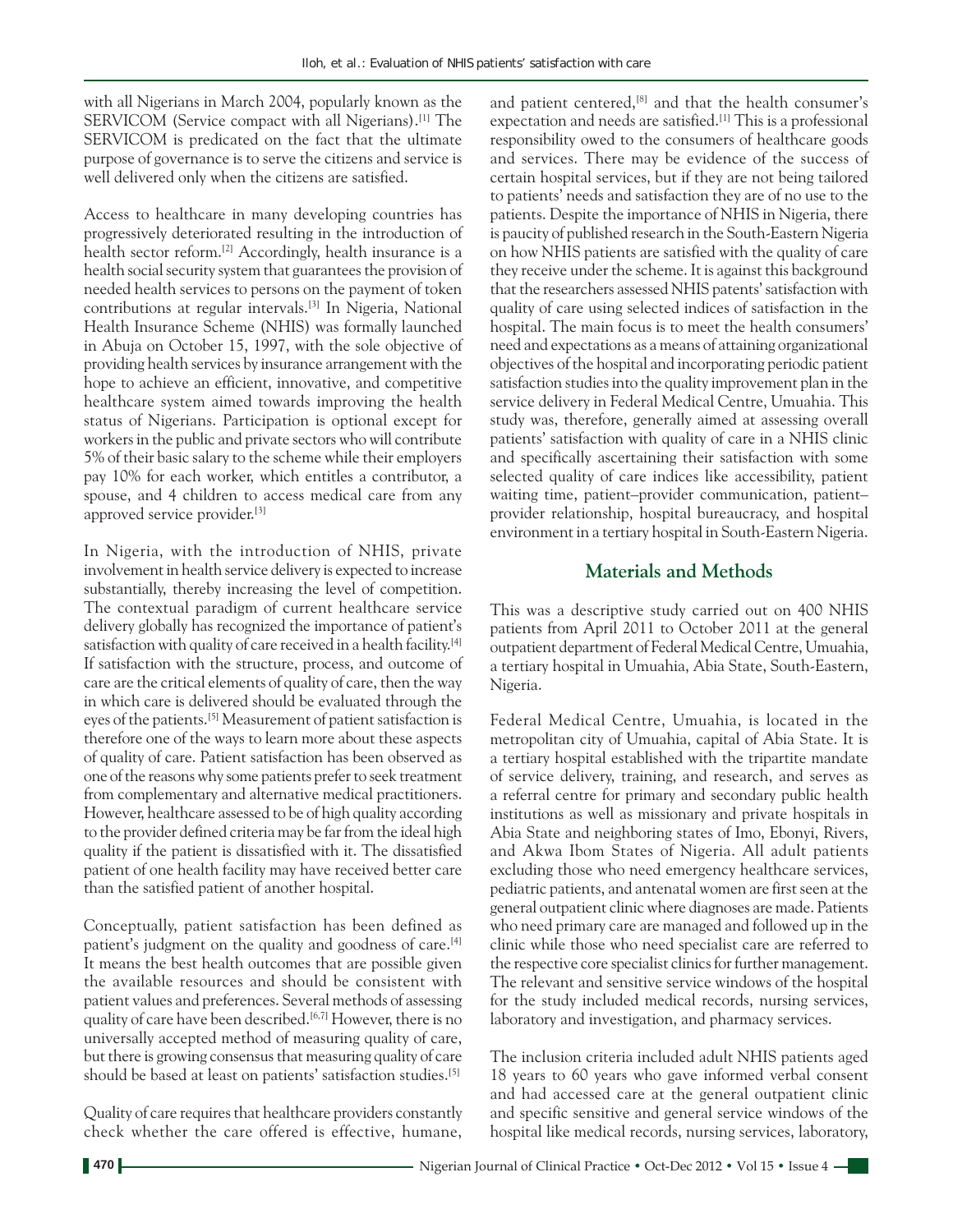and pharmacy services. These patients must have accessed these services altogether for at least six visits at different occasions. This would have afforded the patients the opportunity to have passed through all the most relevant and sensitive service windows offered by the hospital. These patients were likely in a better position to evaluate the quality of care in the hospital. The exclusion criteria included critically ill patients, antenatal patients, pediatric patients, staff and their relations, and all the patients used in pre-testing of the questionnaire who may be influenced by their previous interaction with the content of the questionnaire.

The sample selection was by random sampling using every second NHIS patient that registered to see the clinicians on each consulting day during the study period excluding weekends and public holidays and who met the selection criteria. Sample size estimation was determined using the formula[9] for estimating minimum sample size for descriptive studies when studying proportions with entire population size >10,000. The estimated minimum sample size assuming 50% maximum satisfaction response variability was 384. This minimum sample size was, however, increased to 400 to improve the precision of the study.

Data were collected using pretested, structured interviewer-administered questionnaire designed by the authors using information from literature review and previous studies on patients' satisfaction and quality of care.<sup>[1,6,10,11]</sup> The questionnaire tool contained information on basic demographic variables such as age, sex, marital status, and level of education. The dimensions of care evaluated included accessibility, patient waiting time, patient–provider relationship, patient–provider communication, hospital bureaucracy, and hospital environment. Each satisfaction item was scored in a five-point Likert scale ordinal response, which was converted to percentage scale response as follows: excellent = 5 points (100%), very good = 4 points  $(80\%)$ , good = 3 points  $(60\%)$ , fair = 2 points  $(40\%)$ , and poor  $= 1$  point (20%) with the following operational percentage range definitions: excellent (90%–100%), very good (70%–89%), good (50%–69%), fair (30%–49%), and poor (0%–29%). Pretesting of the questionnaire was done internally at the general outpatient clinic of Federal Medical Centre, Umuahia. Twenty NHIS patients were haphazardly used for the pre-testing of the questionnaire, which lasted for 3 days. The pretesting was done to assess the applicability of the questionnaire tool internally. All the patients used for the pretesting of the questionnaire instrument gave valid and reliable responses, confirming the clarity and applicability of the questionnaire tool and questions were interpreted with the same meaning as intended. The questionnaire was administered by three resident doctors who were trained and recruited for the study. The questionnaire was administered once to each eligible respondent when the respondent came for follow-up clinic visit at the general outpatient clinic rooms designated for the interview.

Operationally, overall satisfaction was defined by the authors as the average score of 50% and above in all the domains evaluated while overall dissatisfaction refers to the score of less than 50%. Specifically, satisfaction refers to the score of 50% or more in specific domain of care evaluated.

Accessibility refers to provision of ready access to services and ease of location of the hospital and service windows of the hospital. In a Likert scale response, patients were asked the following questions on the ease and satisfaction with the level of ease of accessing care at the hospital and service windows of the hospital: Indicate the level of ease with which you are able to access care in the hospital? Indicate the level of ease with which you are able to access care at the service windows of the hospital? How do you rate your satisfaction with the level of ease at which you are able to locate the hospital? How do you rate your satisfaction with the level of ease at which you are able to locate the service windows of the hospital? Patient–provider relationship refers to the staff attitude including listening and response to questions from the patients while patient–provider communication refers to giving information to the patents after they have explained their problems. Patient waiting time refers to the perception of the service delay by the patient in the area where he or she waited more than expected. Hospital environment refers to the cleanliness of the rooms of the selected service windows of the hospital and surrounding environment of the hospital while hospital bureaucracy refers to the official procedures and processes involved in accessing care ranging from obtaining cards, consultations, investigations, and collection of medications.

The study was approved by the Ethics Committee of Federal Medical Centre, Umuahia, and informed verbal consent was obtained from the participants.

## **Statistics**

The results generated were analyzed using software Statistical Package for Social Sciences (SPSS) version 13.0, Inc. Chicago, IL, USA, for the calculation of mean, frequencies, and percentages.

## **Results**

The age of the respondents ranged from 18 to 60 years with mean age of  $34.8 \pm 11.3$  years. Majority of the respondents were middle-aged adults (40–60 years) (67.7%). There were 181 (45.3%) males and 219 (54.7%) females with a male-to-female ratio of 1:1.2. Majority of the respondents were married (66.0%) and had secondary education (74.4%) [Table 1].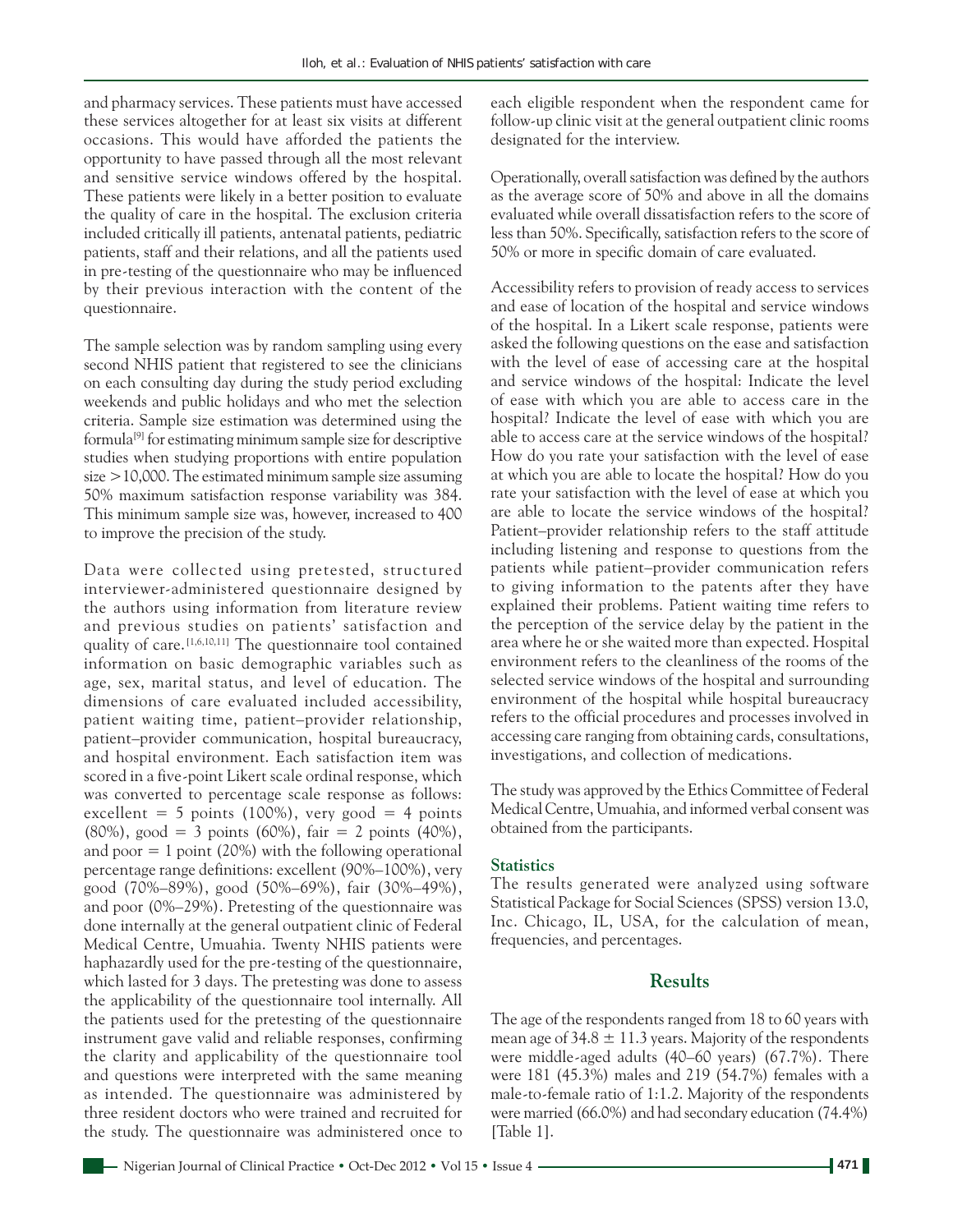Generally, the overall average satisfaction score of the respondents was 66.8%. Specifically, the respondents expressed satisfaction with patient–provider relationship, which had highest average score of 81.5% for the domain, with medical doctors rated highest (88.8%) and medical records staff the lowest (68.0%). This is followed by patient– provider communication, which has average score of 79.9%, with medical doctors rated highest (88.8%) and medical records staff rated the least (68.0%). The accessibility had average score of 86.2% while hospital environment had average score of (68.2%). Hospital bureaucracy had score of 48.8 while patient waiting time had 48.3% [Table 2].

## **Discussion**

This study has shown that the overall patients' satisfaction with the quality of care they received was generally very good despite other domains of dissatisfaction. However, studies have shown that users of health facility differ in their satisfaction with the quality of care $[12]$  and that socio-demographic factors<sup>[13]</sup> influence the perceived quality of care in hospitals. Although overall patients' satisfaction score in this study was very good, it was skewed to the lower end of the satisfaction percentage and ordinal scale. This score is lower than the overall satisfaction score of 83% reported in Kano, Northern Nigeria,<sup>[11]</sup> and excellent rating reported in Trinidad and Tobago.<sup>[14]</sup> However, the overall satisfaction in this study is higher than 3.4 (good) reported in Eastern Ethiopian study.[12] This finding of overall very good satisfaction score could be attributed to the patient–provider related dynamics such as patient–provider relationship,

| Table 1: Basic socio-demographic characteristics of the |              |            |
|---------------------------------------------------------|--------------|------------|
| respondents                                             |              |            |
| Characteristic                                          | Frequency    | Percentage |
| Age (years)                                             |              |            |
| $18 - 39$                                               | 129          | 32.3       |
| $40 - 60$                                               | 271          | 67.7       |
| Total                                                   | 400          | 100.0      |
| Sex                                                     |              |            |
| Male                                                    | 181          | 45.3       |
| Female                                                  | 219          | 54.7       |
| Total                                                   | 400          | 100.0      |
| Marital status                                          |              |            |
| Single                                                  | 101          | 25.3       |
| Married                                                 | 264          | 66.0       |
| Separated/divorced                                      | 8            | 2.0        |
| Widowed                                                 | 27           | 6.7        |
| Total                                                   | 400          | 100.0      |
| <b>Educational status</b>                               |              |            |
| None                                                    | $\mathbf{0}$ | 0.0        |
| Primary                                                 | 13           | 3.3        |
| Secondary                                               | 298          | 74.4       |
| Tertiary                                                | 89           | 22.3       |
| Total                                                   | 400          | 100.0      |

patient–provider communication, accessibility, and the hospital environment. Satisfied patients of this hospital are likely to recommend the hospital to others in the society, as it is known that information travels faster and are more believed by patients when coming from their relations and friends than from the health worker who is considered part of the hospital. Gone are the days when the formal society had fewer hospital choices and less information about performance standards. The increasing awareness of the consumers of healthcare goods and services on the quality of care, therefore, should leave no room for dissatisfaction because it is dangerous to allow patients' discontent with service delivery to go unaddressed, especially in the milieu of alternative sources of care, more demanding patients' expectation, and stepped up competition among healthcare providers in the environ. This will invariably guide the hospital into position of strength for future growth.

The satisfaction of the patients with the provider relationship was very good in this study. Although the attitude of the medical doctors were rated highest, this finding is similar

| Table 2: Patients satisfaction with selected domain of |                   |  |
|--------------------------------------------------------|-------------------|--|
| care in the hospital                                   |                   |  |
| Care parameter                                         | Average score (%) |  |
| Patient-provider relationship (attitude)               |                   |  |
| Medical doctors                                        | 88.8              |  |
| Pharmacy staff                                         | 88.6              |  |
| Nursing staff                                          | 88.2              |  |
| Laboratory staff                                       | 744               |  |
| Medical records staff                                  | 68.0              |  |
| Average score                                          | 81.5              |  |
| Patient-provider communication (information)           |                   |  |
| Medical doctors                                        | 88.8              |  |
| Nursing staff                                          | 88.2              |  |
| Pharmacy staff                                         | 82.0              |  |
| Laboratory staff                                       | 72.6              |  |
| Medical records staff                                  | 68.0              |  |
| Average score                                          | 79.9              |  |
| Accessibility                                          |                   |  |
| Easy access to the hospital                            | 76.0              |  |
| Easy access to hospital service windows                | 72.4              |  |
| Average score                                          | 74.2              |  |
| Hospital environment                                   |                   |  |
| Service windows                                        | 68.8              |  |
| Ambient                                                | 67.6              |  |
| Average score                                          | 68.2              |  |
| Hospital bureaucracy                                   | 48.8              |  |
| Waiting time                                           |                   |  |
| Medical doctors section                                | 66.6              |  |
| Nursing service section                                | 62.0              |  |
| Pharmacy section                                       | 58.2              |  |
| Laboratory/investigation section                       | 28.8              |  |
| Medical records section                                | 26.0              |  |
| Average score                                          | 48.3              |  |
| Overall average satisfaction score                     | 66.8              |  |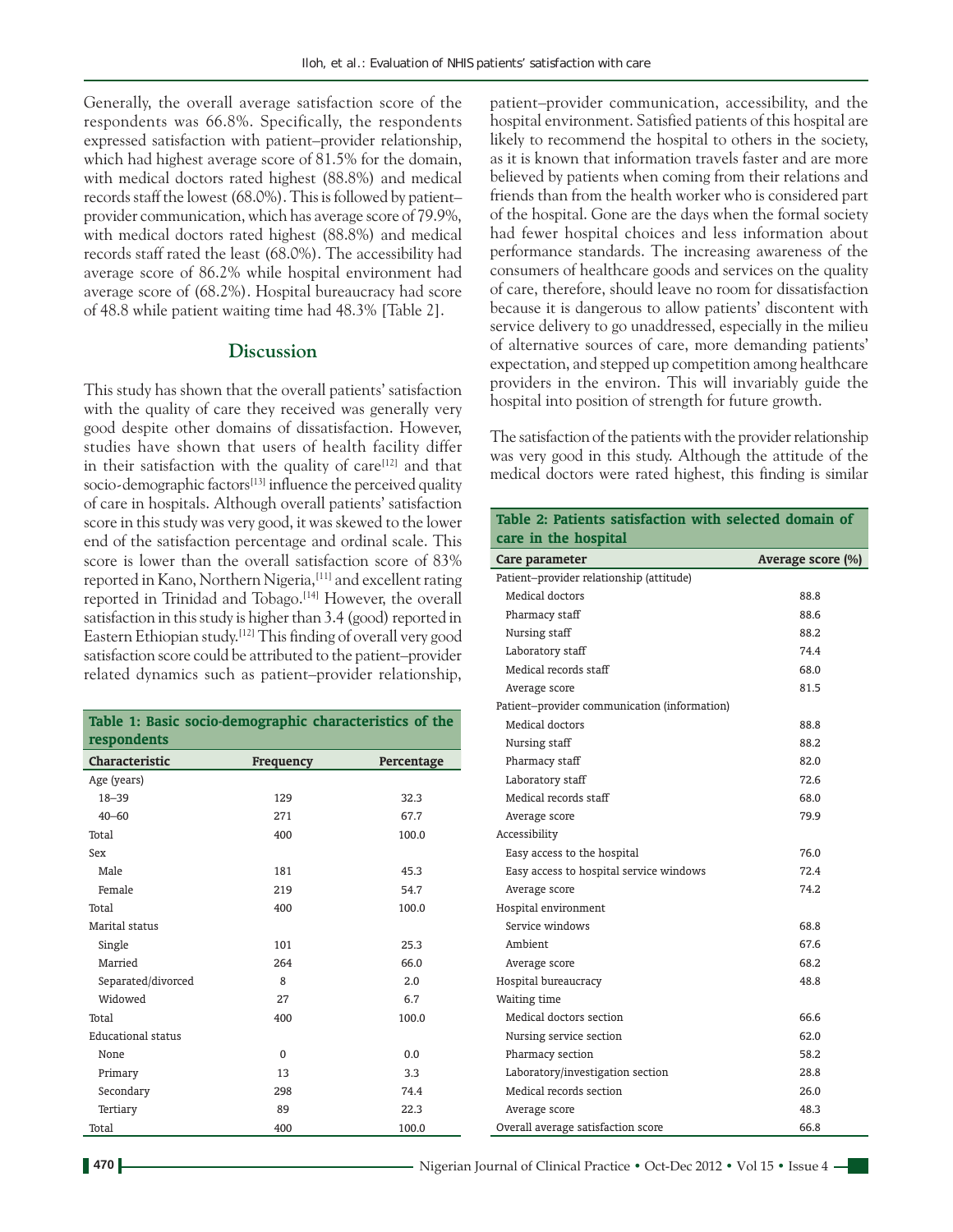to the report from Benin City, Edo State<sup>[15]</sup> and is dissimilar to the low rating of patient–provider attitude reported in Ilorin<sup>[16]</sup> and Eastern Ethiopia.<sup>[12]</sup> The findings of this study could be attributed to the activities of the management of the hospital through its public relations and SERVICOM units, which emphasize the display of professional attitude in relating with the patients and their relatives. This staff attitudinal and behavioral disposition to patient care could influence the health-seeking behavior of these patients, resulting in their content with the care they received in the hospital. It is therefore necessary to sustain and improve on this aspect of patient–provider relationship because reports have shown that good patient–provider relationship improves adherence to treatment, illness behavior, and coping mechanisms and overall quality of life of patients.[17,18]

This study has demonstrated that patients were satisfied with communication with the staff. This finding of very good patient–provider communication is at disparity with low rating of patient–provider communication reported in Ilorin<sup>[16]</sup> and Eastern Ethiopia.<sup>[12]</sup> This very good patient-provider communication in this study helps the patient appreciate the bureaucratic processes and procedures in the hospital. The patient is made familiar with the expectations of what service that is delivered, entitlement to quality service delivery, and the recourse when service delivery fails. This is in agreement with the documentation that patient–provider communication results in greater patients' satisfaction and compliance with healthcare processes and procedures.<sup>[16-18]</sup> The finding of very good satisfaction with accessibility to the hospital was higher than 84% satisfaction reported from Kano, Northern Nigeria.<sup>[11]</sup> This finding could be attributed to the strategic location of the hospital in Umuahia municipality. By virtue of this location, the hospital has good catchment population who has easy access to care in the health facility. Although the accessibility rating was very good, other patient'-related factors such as distance and travel time to the hospital could have affected their response on accessibility of the hospital. This accessibility is in line with the principle of NHIS, which is predicated on easy access to care and is one of the strategic thrusts articulated in the health sector reform after a nationwide consultative process.<sup>[4]</sup>

The patients were satisfied with the sanitation and cleanliness of the hospital service windows and environment. This finding is similar but lower than the report from Kano, Northern Nigeria, where 87% of the respondents were satisfied with the hospital environment,<sup>[11]</sup> and in South Trinidad where the rating was generally very good.<sup>[17]</sup> However, the finding of good satisfaction score of this study was higher than the finding from Eastern Ethiopia<sup>[12]</sup> where the patients were least satisfied with the cleanliness of the health facility. This finding has buttressed the fact that environmental factors may influence perception of quality of care and patients' satisfaction.<sup>[12,14]</sup>

This study has shown that patients were not satisfied with the hospital bureaucracy. This is attributed to the formalism involved in obtaining hospital goods and services. These bureaucratic procedures could be a reflection of the medical center as a tertiary hospital with departmentalization and unitization of services that allows various cadres of health personnel and professionals to contribute to the process of patient care. The organizational structure of the hospital has inherent bureaucratic arrangement with assignment of specific set of functions to the administrative and line professional staff of the hospital. The implication of this is that the hospital should be conscious of the effect of bureaucracy on patients' expectation and efficient delivery of health services. Patients on NHIS expect that they should spend as short a time as possible when they come for treatment; yet, due to the effect of bureaucracy these patients often spend countless hours before receiving treatment. Hence, some NHIS patients may prefer to receive treatment from registered private healthcare providers who they believe will not take much of their time, thereby making these patients to develop negative attitudes toward the hospital. Although bureaucracy is universally applied on every complex organization such as the tertiary hospital and is also the basis of organizational order, if not carefully applied it might produce service delay and dissatisfaction.

This study has demonstrated that patients were not satisfied with the waiting time at all the selected service windows in the hospital. Although the actual patient waiting time at the studied service windows was not measured or estimated quantitatively, patients' perception of the waiting time at the service windows was subjectively and qualitatively assessed. This subjective assessment of the waiting time personalizes the interpretation of the waiting time and its consequences.<sup>[19]</sup> Dissatisfaction with waiting time by patients has been reported in Kano, Northern Nigeria,<sup>[11]</sup> Benin City, Edo State,<sup>[15]</sup> Ibadan,<sup>[19]</sup> and Eastern Ethiopia.<sup>[12]</sup> The long waiting time in the clinic and the service windows could be attributed to the growing number of patients accessing care in the hospital. This hospital as a NHIS tertiary centre functions as primary, secondary, and tertiary healthcare provider and receives patients who could have been attended at the primary and secondary levels of care. In addition, the location of the hospital strategically in Umuahia municipal has led to easy access and rapid influx of patients from within and outside the state, leading to the increase in patient load. Although, patient waiting times are inevitable in a bureaucratic social organization such as tertiary hospitals, their reduction should be an important social marketing strategy in a milieu of competitive healthcare delivery system. Time is money, so says an adage, and is an important dimension of healthcare resources and services. Delay in hospital implies loss of time. In view of this, timeliness of care is the second most important driver of patients' satisfaction after service delivery based on SERVICOM index. Patients' experience of waiting time can therefore influence their perception of quality of care, and